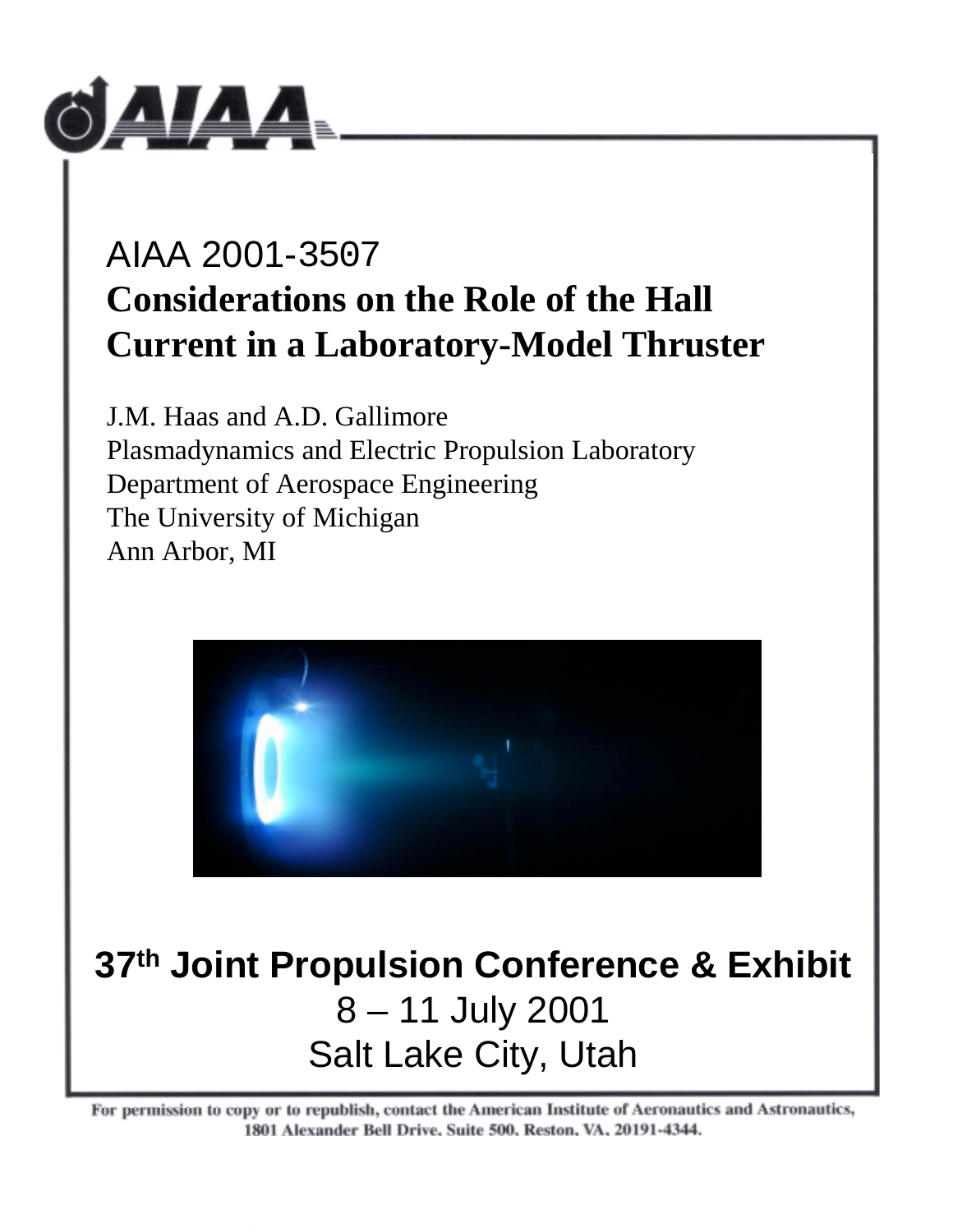# **Considerations on the Role of the Hall Current in a Laboratory-Model Thruster**

James M. Haas<sup>\*</sup> and Alec D. Gallimore<sup>†</sup> Plasmadynamics and Electric Propulsion Laboratory Department of Aerospace Engineering The University of Michigan College of Engineering Ann Arbor, MI 48109 USA

## **ABSTRACT**

Hall current magnitude and spatial distribution are presented for the plasma discharge in the University of Michigan/Air Force Research Laboratory P5 5 kW laboratory-model Hall thruster. The data are calculated from direct, probe-based measurements of the electric field, static magnetic field, and charged particle number density. Thruster discharge voltage was fixed at 300 V and two current levels investigated: 5.4 A (1.6 kW) and 10 A (3 kW). The results indicate that, for both cases, the bulk of the Hall current is confined to a region centered several millimeters upstream of the exit plane and is asymmetric about the centerline of the discharge channel. At 1.6 kW, the axial plasma potential drop occurs over a much shorter distance, resulting in a more sharply peaked Hall current zone, as compared to the 3 kW case. Comparison of the Hall current and ion number density distribution suggests that the azimuthal electron drift may contribute significantly to the ionization process in the discharge channel. Integration of the Hall current over the entire discharge volume yields total current values that are a factor of 3.5 – 4.6 times larger than the discharge current. Estimates of the self-magnetic field induced by the drifting electrons indicate no significant modification to the applied magnetic field during thruster operation, at the power levels considered. Using the Hall current density distribution derived from probe measurements, the electromagnetic body force on the ions was calculated and compared to measured engine thrust for both power levels.

### **INTRODUCTION**

The Hall thruster, also referred to as a Closed Drift Thruster (CDT), is a coaxial device in which orthogonal electric and magnetic fields are employed to ionize an inert gas, such as xenon, and accelerate the resulting ions to produce thrust. A direct consequence of the crossed field configuration is a bulk azimuthal motion of the electrons in the Hall thruster discharge. This motion is the cumulative effect, averaged over many gyroradii, of small variations induced in each cycle of the electrons cyclotron motion by the electric field. The electrons may effect many rotations around the circumference of the discharge channel before undergoing a collision with the channel wall or another particle, owing to its annular configuration; hence the oftused designation "closed drift".

The azimuthal drift velocity can be calculated from the known electric and magnetic field magnitude and is defined by Equation 1.

\_\_\_\_\_\_\_\_\_\_\_\_\_\_\_\_\_\_\_\_\_\_\_\_\_\_\_\_\_\_\_\_\_\_\_\_\_\_\_\_\_\_\_\_\_\_\_\_

$$
V_{ExB} = \frac{(\mathbf{E} \times \mathbf{B})_{\theta}}{B^2} = \frac{E_z B_r - E_r B_z}{B^2}
$$
 Eq. 1

The axial, radial, and azimuthal directions are denoted by the subscripts  $z$ ,  $r$ , and  $\theta$ , respectively. It is generally assumed that the axial magnetic field,  $B_z$ , and radial electric field,  $E_r$ , are small and thus the drift velocity reduces to the simplified form shown in Equation 2.

$$
V_{ExB} = \frac{E_z}{B_r} = -\frac{1}{B_r} \frac{d\phi}{dz}
$$
 Eq. 2

The electron drift velocity can then be combined with the electron number density to determine the Hall current density according to Equation 3,

Copyright © 2001 by James M. Haas

Published by the American Institute of Aeronautics and Astronautics with Permission.

<sup>\*</sup>Currently Research Scientist, Air Force Research Laboratory, Edwards AFB. †Associate Professor, Associate Fellow AIAA.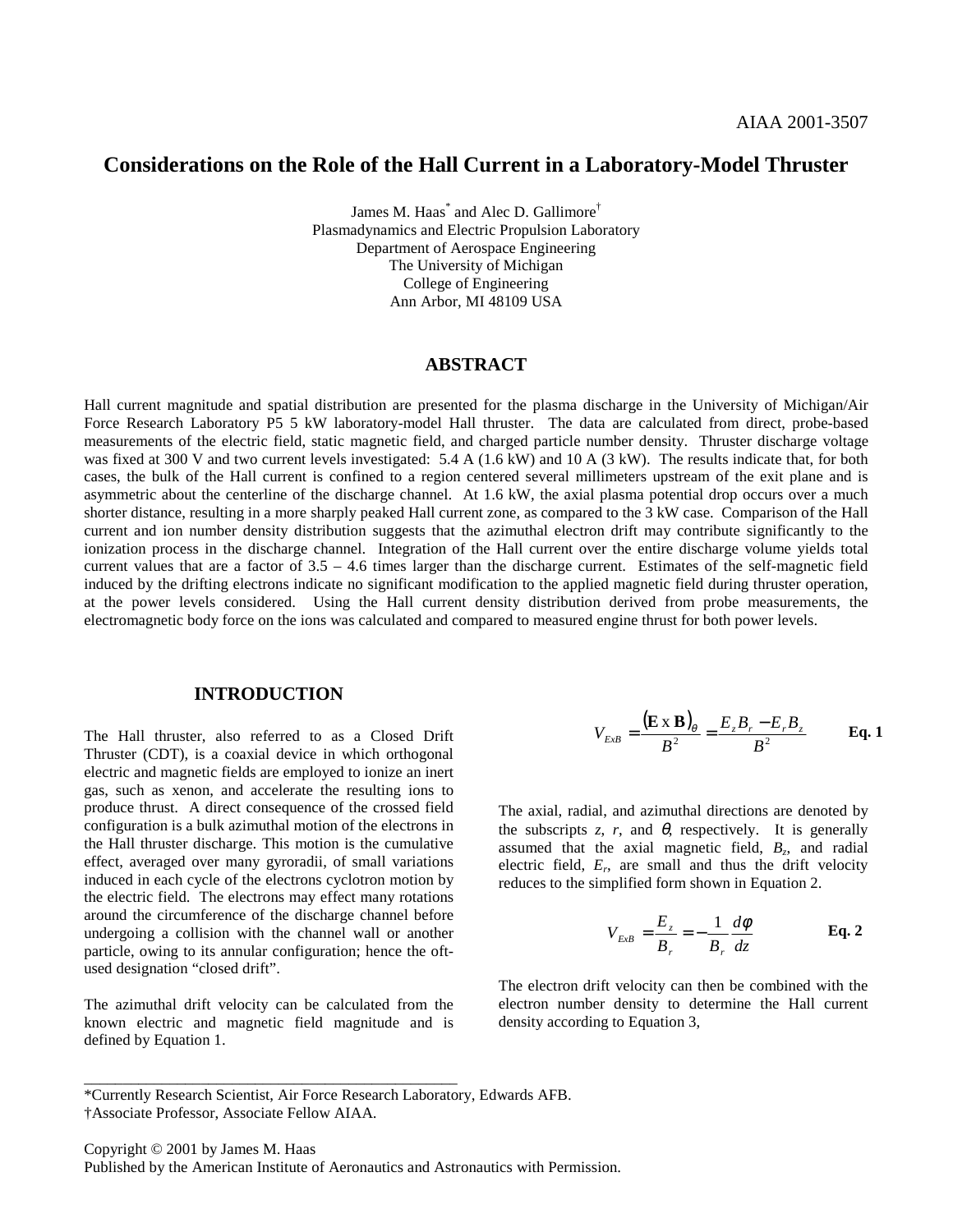$$
j_{ExB} = n_e q V_{ExB}
$$
 Eq. 3

where  $q$  is the elementary electron charge. Throughout this analysis  $n_i$  and  $n_e$  will be used interchangeably due to the assumption of quasineutrality.

The objective of this research is to quantify the magnitude and spatial structure of the Hall current in a laboratorymodel Hall thruster. This is accomplished through the application of Equations 2 and 3 to direct measurements of plasma potential, using a floating emissive probe, and electron number density, using a double Langmuir probe. The results are then used in conjunction with the density and temperature measurements to examine the roll of the Hall current in the thruster discharge.

#### **FACILITIES AND DIAGNOSTICS**

#### Thruster

The thruster used is the University of Michigan/Air Force Research Laboratory P5 5 kW laboratory-model Hall thruster. The P5 incorporates a Lanthanum Hexaboride  $(LaB<sub>6</sub>)$  cathode. This thruster was developed specifically to provide extensive diagnostic access to the discharge chamber. Thrust, specific impulse, and efficiency have been characterized thoroughly and compare favorably with commercially available state-of-the-art thrusters. Performance characteristics and plasma parameter profiles in the plume have been reported in a previous work.<sup>1</sup>

Thruster discharge voltage was fixed at 300 V for all experiments. Two discharge current levels were considered:  $5.4$  A (1.6 kW) and 10 A (3 kW). These corresponded to anode mass flow rates of 63 sccm and 112 sccm, respectively. Cathode mass flow rate remained constant at 6 sccm.

#### Vacuum Chamber

All experiments were conducted in the University of Michigan's 6 m diameter by 9 m long Large Vacuum Test Facility (LVTF). The pumping system consists of seven CVI model TM-1200 Re-Entrant Cryopumps providing a measured xenon pumping speed of 240,000 l/s. The ultimate base pressure of the facility less than  $2x10<sup>-7</sup>$  Torr. Four of the seven cryopumps were used for these tests. The resulting operating pressures for this experiment were  $5.5x10^{-6}$  Torr and  $9.6x10^{-6}$  Torr when corrected for Xenon and corresponded to discharge currents of 5.4 A and 10.0

A, respectively. Details of the facility are presented  $e$ lsewhere.<sup>1</sup>

#### HARP

The emissive and double Langmuir probes are positioned inside the Hall thruster discharge chamber using the PEPL HARP (High-speed Axial Reciprocating Probe) system. The HARP system allows the probe to be inserted into, and removed from, the thruster in less than 100 ms. This short residence time allows measurements to be made with very little perturbation to thruster operation. The extent of thruster perturbation is determined by monitoring the discharge current during probe movement. Use of the emissive and Langmuir probes caused a slight perturbation in the discharge current but this remained less than 10% of the nominal discharge current value during all measurements. Probe data were collected during both insertion and removal of the probe and averaged to yield the values used in calculating the Hall current.

The HARP system provided only the axial positioning of the probes. In order to generate the two-dimensional (2D) mapping inside the discharge channel, the thruster was mounted to a custom built, two-axis positioning stage developed by New England Affiliated Technologies (NEAT). This allowed the thruster to be moved radially between each axial probe sweep. The 2D data collection domain is shown in Figure 1.



**Figure 1. Data collection domain. The internal area mapped begins 10 mm downstream of the anode face and extends to 60 mm. Radial, data are collected starting 2.5 mm from the inner wall and ending 2.5 mm from the outer wall. The large external domain extends radially from the thruster centerline to the outer pole piece and 180 mm downstream.** 

The internal area mapped begins approximately 10 mm from the anode face, extends 2 cm downstream of the exit plane, and comes to within 2.5 mm of the inner and outer walls of the discharge chamber. Data obtained in the internal and near-field areas will be the main focus of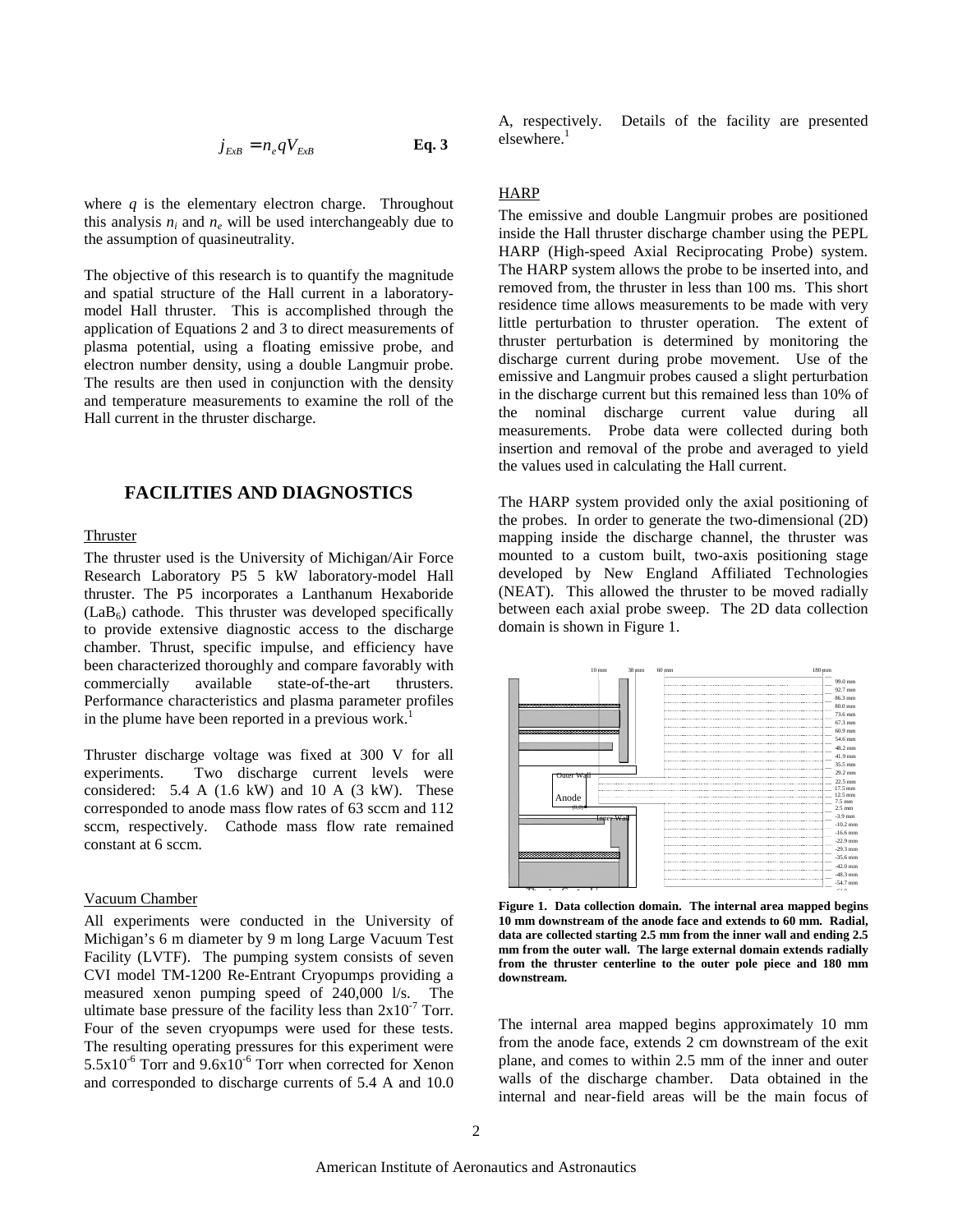subsequent analyses. The larger area extends axially from 2 to 14 cm downstream of the exit plane and radially from the thruster centerline to the outer edge of the outer front pole piece. The gap in front of the anode and the face of the thruster is due to limitations of the HARP. The HARP experienced occasional overshooting of its target position and as a result a large safety margin was required to avoid hitting the thruster and destroying the probe.

#### Hall Probe

The magnetic field structure inside the P5 was measured using a Hall sensor. Benchtop magnetic field measurements were made using a commercial system manufactured by F. W. Bell. The system consisted of a Hall sensor connected to a Gaussmeter, which provided a fixed current signal and measured the resulting voltage drop across the output terminals of the sensor in the presence of a magnetic field. The measured voltage was then converted to its corresponding magnetic field magnitude using the manufacturer supplied, NIST traceable, calibration factor. The sensor itself was mounted to a two-axis positioning system to allow twodimensional mapping of the radial and axial magnetic field magnitude in the discharge channel of the P5.

Magnetic field uncertainty was specified by the manufacturer to be less than 1%. Based on the size of the Hall sensor, there was an uncertainty in the probe axial position of  $\pm 1$  mm and the radial position of less than 1 mm, for the radial magnetic field measurements. Vacuum axial magnetic field values were obtained with a Hall sensor similar in size to that used for the radial measurements but rotated 90 degrees such that its face was normal to the thruster axis. For the axial field measurements, the axial uncertainty was less than 1 mm while the radial uncertainty was approximately  $\pm 1$  mm.

#### Emissive Probe

Inside the Hall thruster, the flux of high-energy particles sputters and/or heats electrostatic probe material causing it to ablate. Local plasma characteristics are then affected through emission of relatively cool probe material. These local variations propagate through the plasma, perturbing thruster operation, making it imperative that the residence time of any diagnostic inside the Hall thruster be minimized. It is for this reason that the floating emissive probe was chosen to make plasma potential measurements inside the P5. The floating emissive probe provides a direct measure of plasma potential without the requirement of a voltage sweep or data reduction operations, as is the case for both the standard emissive probe and the Langmuir (electron-collection) probe.

Figure 2 shows a schematic of the emissive probe construction. The emitting portion of the probe was a filament made from 0.127 mm diameter tungsten wire. The ends of this filament were inserted approximately 76 mm down a 152 mm length of double bore alumina tubing along with 30 AWG copper wire leads. The alumina insulator had an outer diameter of 1.5 mm.



**Figure 2. Schematic of the emissive probe. The probe was constructed using 0.127 mm diameter tungsten wire for the emitting filament, insulated by 1.5 mm diameter alumina tubing.** 

Once the tungsten filament and copper leads were in place additional, shorter lengths of tungsten wire were inserted into the alumina tubing to provide a tight fit and guarantee good contact between the tungsten and copper wires. The width and height of the filament when mounted in the alumina insulator was approximately 1 mm. The probe was oriented such that the alumina insulator was aligned with the axis of the thruster and the plane of the loop of the probe filament was perpendicular to the thruster radial direction.

While the floating emissive probe offers many advantages, there are limitations that must be taken into account. Specifically, the presence of a magnetic field and large density gradients may result in space-charge effects, causing significant variation between the potential of the emitting probe and the actual plasma potential. In the case of the P5, the magnetic field is sufficiently weak that space-charge effects can be avoided by sizing the probe such that the probe wire diameter is much less than the electron gyroradius. Hershkowitz<sup>1</sup> indicated this condition as shown in Equation 4

$$
B \ll \frac{4.8 (T_{eV})^{\frac{1}{2}}}{d} \qquad \text{Eq. 4}
$$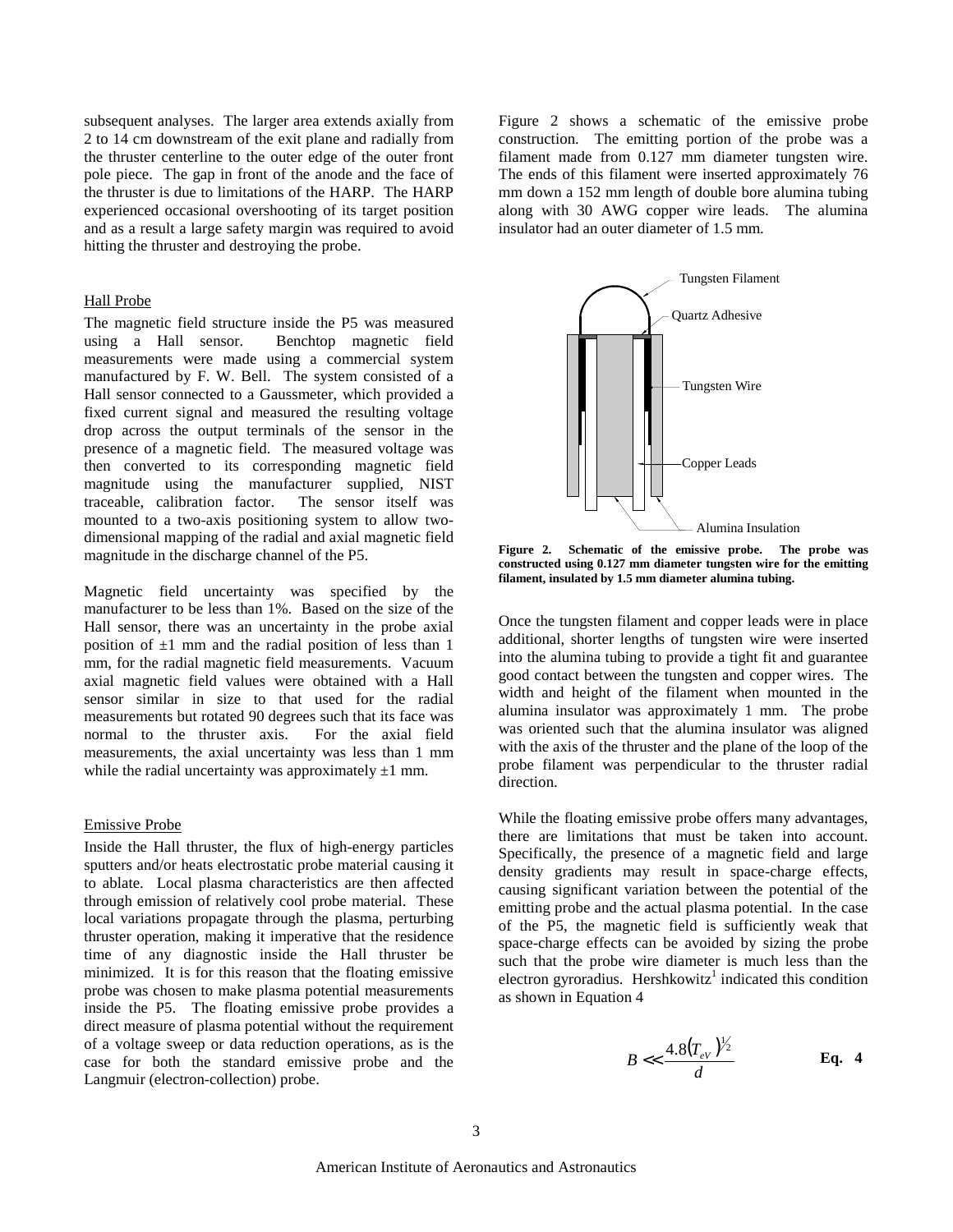where  $T_{eV}$  is the electron temperature in eV, *d* is the emitting filament diameter in cm and *B* is the magnetic field in Gauss. The emissive probe used in the P5 had a diameter of 0.0127 cm. The electron temperature varied between 10 and 40 eV in the channel (based on double Langmuir probe measurements made in the P5), with higher values generally corresponding to areas of large magnetic fields. Using the minimum electron temperature, the worst case condition is  $B \ll 1200$  G. The magnetic field in the P5 peaked at 200 G, indicating that spacecharge effects were negligible.

Figure 3 shows a schematic of the probe circuit.



**Figure 3. Floating emissive probe circuit. Current is applied to the electrode (generally small gauge tungsten wire), heating it to the point where electrons are thermionically emitted. When heated sufficiently, the emitted electrons essentially neutralize the sheath. At this point, the probe will float at the local plasma potential.** 

#### Double Langmuir Probe

Langmuir probes provide one of the best means for making spatially resolved measurements of electron temperature and number density in plasmas. While the basic probe theory in an ideal plasma is quite simple to implement, the plasma characteristics in the discharge channel of the Hall thruster create significant difficulties in collecting and interpreting probe data. Therefore, great care must be taken in choosing the shape, size, and orientation of the probe due to the presence of streaming ions, high plasma potentials and potential gradients, and large radial magnetic fields. Fortunately, many of these effects can be made negligible with proper consideration.

Langmuir probes are generally classified according to two parameters: the number and the shape of the electrodes. Planar, cylindrical, and spherical probes with one to four

electrodes have been used in a wide range of plasmas and the theory of their operation is extensive. Spherical probes were immediately rejected for this experiment because of the difficulty in their construction, particularly of sizes small enough to provide good spatial resolution inside the thruster. Both planar and cylindrical probes are easily constructed at very small sizes and can be configured as single, double or triple probes.

Recalling that the probe is inserted and removed from the thruster in approximately 100 ms, the triple probe is very attractive because it does not require a voltage sweep<sup>2</sup>. It needs only a fixed voltage between two electrodes while the third floats. However, in this case size again becomes an issue. Because of the wide range of parameters in the thruster, the Debye length can grow considerably, necessitating a large separation between electrodes. This leads to a large overall probe size that can severely perturb the thruster and reduces the resolution of the measurement.

Of the single and double probe configurations, the double probe provides several advantages in the Hall thruster. The single probe potential is biased with respect to some fixed reference; generally electrical or chamber ground. The bias range starts highly negative (ion saturation) and extends to the plasma potential (electron saturation). In the Hall thruster, plasma potential ranges from tens of volts in the near-field region to several hundreds of volts (discharge voltage) near the anode<sup>3</sup>. This greatly complicates the experimental setup as the sweep voltage range is quite large and changes dramatically throughout the discharge chamber. This need to bias the probe at or beyond the plasma potential also creates serious perturbation problems. The electron saturation current can be several orders of magnitude larger than the ion saturation current and drawing this much current from the plasma can cause serious perturbations to thruster operation.

The double probe eliminates most of the problems associated with the single probe. A voltage sweep is still required but it is between two electrodes which float as a whole, one above the floating potential and one below. The electron current to a given electrode is limited by the ion saturation current of the other electrode and, because the probe is floating, the net current to the probe is zero. This results in very little perturbation to the plasma. Also, because the current is limited to the ion saturation current, a much smaller voltage sweep range is required.

The decision to use a double probe dictated the final choice of a cylindrical geometry. As stated above, the current collected by a double probe electrode is limited to the ion saturation current. For the temperatures and number densities expected  $\left(\sim 10\text{-}50 \text{ eV}, 1\text{-}5 \times 10^{18} \text{ m}^3\right)$ , this is on the order of several 10-100 microamps, which can be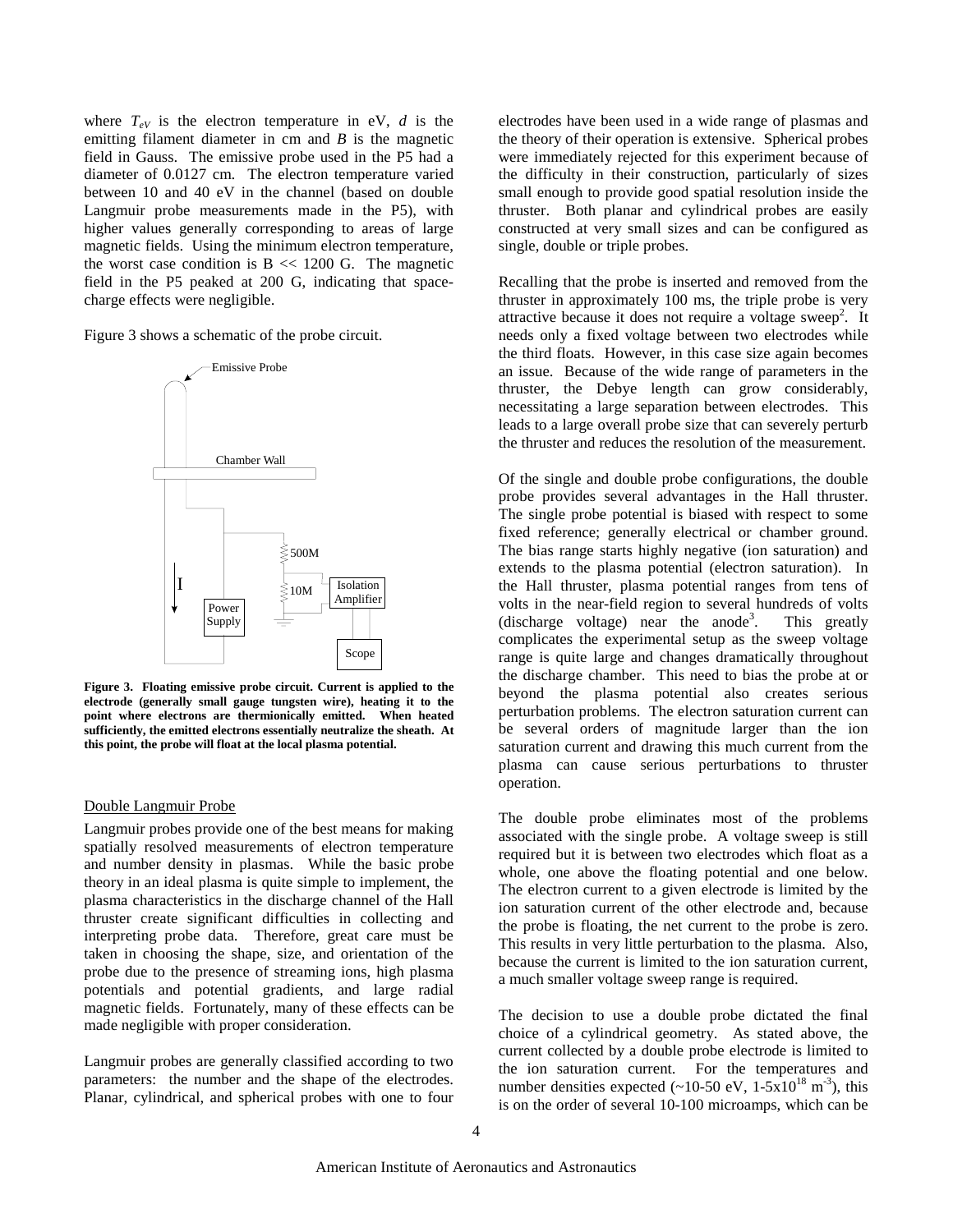quite difficult to measure accurately. This is particularly difficult in chambers as large as the LVTF because the large line length between the probe and external data acquisition system introduces a large amount of capacitance<sup>4</sup> . The current magnitude, of course, depends on the probe size as well. Therefore, the cylindrical probe was chosen to maximize the ion saturation current.

The magnetic field in the thruster influences probe measurements because it constrains the motion of the charged particles. For the conditions in the P5, the ions are essentially unmagnetized since their gyroradii are much larger than the probe dimensions. The electrons, on the other hand, have much smaller gyroradii owing to their much smaller mass. The magnetic field effect manifests itself in two ways; it reduces the electron saturation current<sup>5</sup> and causes anisotropy of the electron energy distribution function  $(EEDF)^6$ . This anisotropy refers to the fact that, in a sufficiently strong magnetic field, the electrons are observed to have a different measured temperature depending on the probe's orientation relative to the magnetic field. If the probe is oriented such that its collection surface is perpendicular to the magnetic field, it will collect electrons whose motion is chiefly parallel to, and thus not constrained by, the magnetic field. For a probe oriented parallel to the magnetic field, the collected electrons are mainly those whose motion perpendicular to the magnetic field is constrained. Reduction of the electron saturation current causes the electron number density to be substantially underpredicted. This is not an issue with the double probe as number density is inferred from the ion saturation current. Electron temperature can still be determined by standard theory from the slope of the I-V characteristic. However, care must be taken to distinguish between whether this is a parallel, *Te||,* or perpendicular, *Te*⊥, electron temperature, depending on the orientation of the probe used.

The question of EEDF anisotropy has been investigated by Passoth<sup>5</sup> and was shown to depend not on the magnetic field, *B*, itself but on the ratio  $B/p_o$ , where  $p_o$  is the pressure in the containment vessel. Higher pressure effectively increases the number of electron-neutral collisions, randomizing electron motion and reducing any anisotropy induced by the presence of a magnetic field. It has been shown experimentally by Aikawa<sup>6</sup> that, at a vessel pressure of  $1.2x10^{-4}$  Torr, anisotropy of the EEDF was negligible for  $B \leq 300$  G, or  $B/p_0 \leq 2.5 \times 10^6$  G/Torr. In the P5, B has a maximum value of 200 G and the pressure in the discharge chamber is estimated to be approximately  $1x10^{-3}$ Torr. This yields a value of  $B/p_o \leq 2x10^5$  G/Torr for these experiments, an order of magnitude less than the threshold established by Aikawa. Therefore, there was expected to be no substantial anisotropy in the EEDF in this experiment and thus a single measured electron temperature.

The final consideration in probe design was the orientation of the electrode axis. If the probe axis is aligned with the thruster axis, the electrode could see a potential gradient along its length where the electric field is large. This distorts the probe characteristic, introducing a rounding of the "knee" at the space potential<sup>5</sup>. However, as previously noted, the double probe does not rely on measuring the electron saturation current so this effect is negligible. Alignment with the thruster axis also aligns the axis of the probe with the flowing ions and introduces the problem of "end effects"<sup>7</sup>. "End effects" can be minimized by making the probe length to diameter ratio sufficiently large. This alignment has the added benefit of orienting the probe perpendicular to the radial magnetic field, which further minimizes the effect of the magnetic field on electron collection<sup>5</sup>. . Conversely, by orienting the probe axis perpendicular to the flow, the high-speed ions distort the electron sheath and the electron temperature can no longer be determined by standard theory<sup>7</sup>.

A final consideration was whether to use a symmetric or asymmetric double probe. The asymmetric probe, with one electrode much larger than the other, would enable data sampling through a larger portion of the EEDF. This could theoretically provide an improved estimate of the electron temperature. However, this would also result in a larger current collection and subsequent perturbation to the plasma. Further, a single equation cannot be fit to the entire current-voltage characteristic for an asymmetric probe, increasing dramatically the difficulty of data reduction. It was decided that the difficulties inherent to the asymmetric probe more than outweighed the potential benefits.

In summary, it was determined that a symmetric, double, cylindrical probe aligned with the axis of the thruster essentially eliminates the problem of the magnetic field effect on electron collection. Several probes were built and tested and the various parameters adjusted as more experience was gained. The final iteration is presented in Figure 4.



**Figure 4. The double cylindrical floating probe consisted of two tungsten electrodes 0.25 mm in diameter, 2 mm long, and separated by a distance of 2.4 mm. The alumina insulator had a width of 3.18 mm.**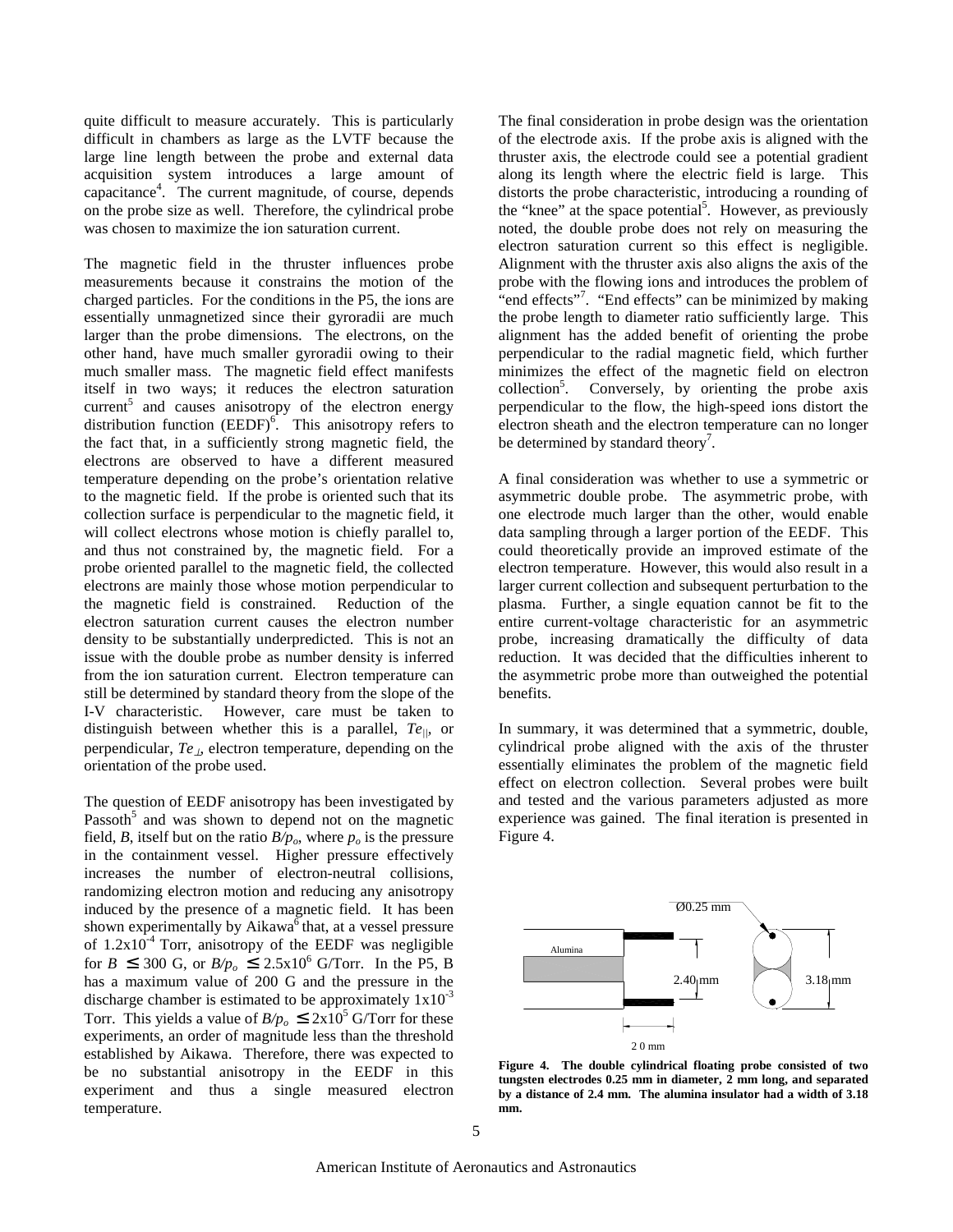Each tungsten electrode had a diameter of 0.25 mm and a length of 2.0 mm. The electrodes were insulated from each other and the plasma by 1.59 mm diameter alumina tubing and cemented in place with an alumina adhesive. The dimensions were chosen to balance the need for sufficiently large collected currents and length to diameter ratios (larger electrodes), with the need for sufficient resolution and minimal thruster perturbation (smaller electrodes).

As mentioned earlier, one difficulty with the double probe is that it requires a voltage sweep to determine the I-V characteristic. Under less demanding circumstances, this can be accomplished with a bi-polar power supply and function generator. The difficulty with this type of setup is that the probe, and hence any required circuitry, is required to float. The floating potential can swing several hundred volts, in a matter of milliseconds, as the probe is moved into the channel. This creates a problem for all of the electronics and can result in significant errors in the measured current if there is any appreciable stray capacitance in the circuit. This problem was minimized by careful attention to the circuit construction to minimize stray capacitance and by using batteries to supply the bias voltage. A potentiometer was attached to the battery output so that the bias could be adjusted. The probe and circuit were isolated from the data collection equipment by two AD210 isolation amplifiers. Figure 5 shows the probe circuit.



**Figure 5. Floating double probe circuit. Batteries supplied the bias between the electrodes and a pair of high common mode voltage isolation amplifiers isolated the circuit from the data acquisition hardware.** 

For each fixed bias point, the probe current and voltage were measured at each spatial location in the 2D domain of Figure 3. The resulting data were then reassembled to get

a single current-voltage trace at each point in the domain. Figure 6 shows a representative double probe trace 32 mm from the anode (6 mm inside the discharge channel) at the center of the channel for a thruster operating condition of 300 V and 10 A.



**Figure 6. Representative probe characteristic at an axial location of 32 mm and a radial position of 12.5 mm (discharge chamber centerline).** 

In order to obtain the electron temperature and ion number density, the data were fit to the theoretical current-voltage expression for a symmetric double probe<sup>4</sup> in Equation 5.

$$
I = I_{sat} \cdot \tanh\left(\frac{\phi}{2T_{ev}}\right) + A_1 \cdot \phi + A_2 \qquad \text{Eq. 5}
$$

Here,  $T_{eV}$  is the electron temperature in eV,  $I_{sat}$  is the ion saturation current to either probe, the parameter  $A_1$ accounts for sheath expansion in the ion saturation region, and the parameter  $A_2$  reflects any offset current due to stray capacitance<sup>4</sup>, typically on the order of 50  $\mu$ A. The scientific graphing package  $\text{Igor}^{\mathbb{N}}$  was used to fit this equation to the experimental data using a Levenberg-Marquardt method. Ion number density was then calculated from Equation 6, using the Bohm<sup>7</sup> approximation for ion velocity.

$$
n_i = \frac{I_{sat}}{A_s (qZ_i)^{\frac{3}{2}}} \left(\frac{M_i}{T_{ev}}\right)^{\frac{1}{2}}
$$
 Eq. 6

Here,  $A_s$  is the ion collection area and is initially considered to be equal to the probe surface area. In reality,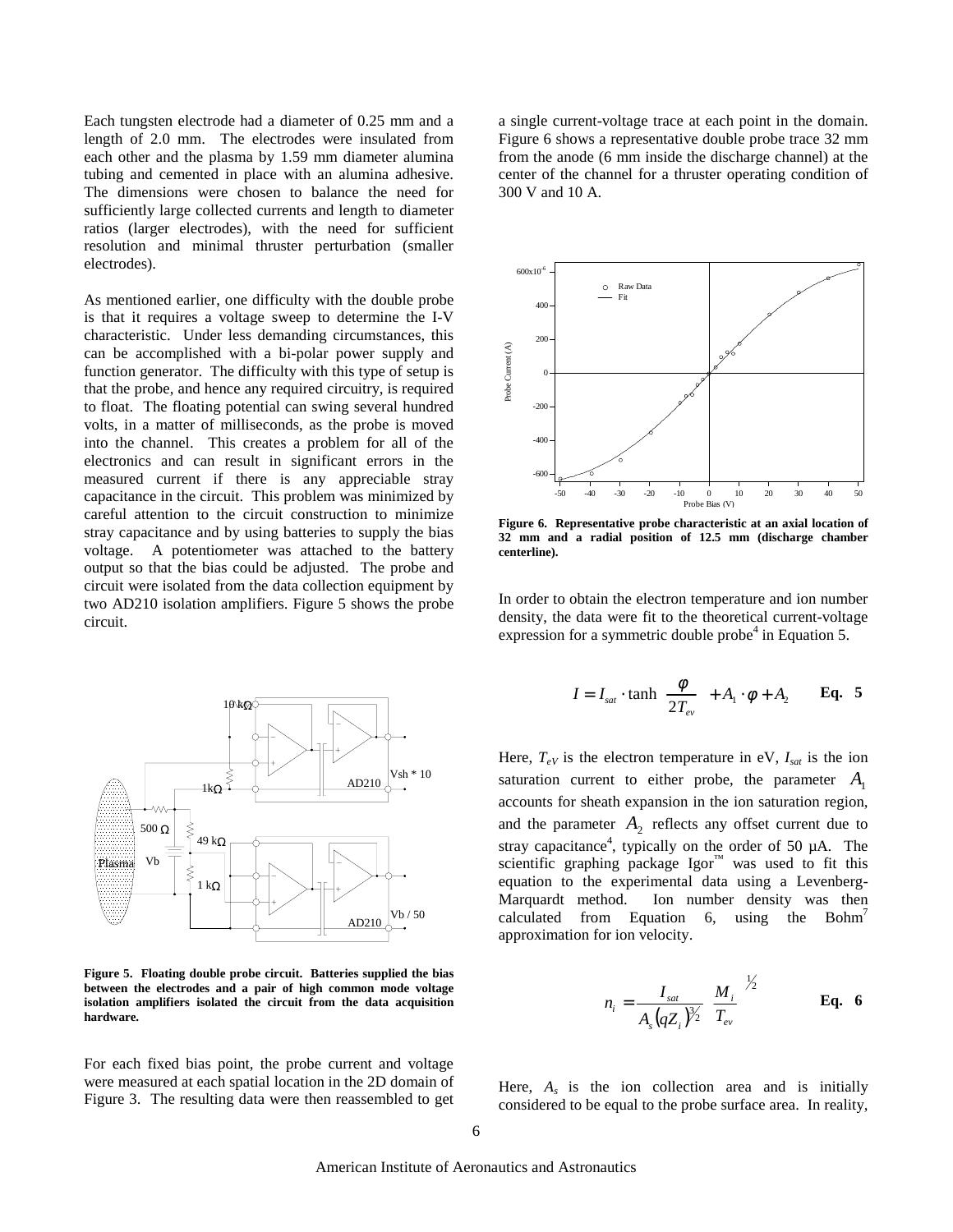the true collection area depends on the thickness of the sheath surrounding the probe, which is determined through an iterative process. Having calculated the temperature and initial number density, the sheath thickness is calculated according to Equation  $7^8$ :

$$
\delta = 1.02 \lambda_D \left[ \left( \frac{1}{2} \ln \left( \frac{m}{M} \right) \right)^{1/2} - \frac{1}{\sqrt{2}} \right]^{1/2} \cdot \text{Eq. 7}
$$

$$
\left[ \left( \frac{1}{2} \ln \left( \frac{m}{M} \right) \right)^{1/2} + \sqrt{2} \right]
$$

where  $\lambda_D$  is the Debye shielding length for electrons. It follows that the sheath area is then

$$
A_s = A_p \left( 1 + \frac{\delta}{r} \right) \qquad \qquad \textbf{Eq. 8}
$$

where  $A_s$  is the area of the sheath,  $A_p$  is the area of the probe, and *r* is the radius of the probe. With the corrected area for the sheath, the number density is re-calculated. This process is repeated until the number density converges to a final solution, typically  $10 - 15$  iterations.

The above analysis assumes that the "end effects" are negligible based on the dimensions and orientation of the probe electrodes. Using the plasma potential measurements from the emissive probe, the axial ion velocity can be estimated and the effect of the directed ion flux to the tip of the probe included. This is accomplished by assuming quasi-neutral  $(n_i = n_e)$ , steady, onedimensional flow in the discharge channel. Thus the continuity equations for ions and neutrals can be written as:

$$
\nabla \cdot \left(n_i \vec{V}_i\right) = \kappa(T_{ev}) n_i n_n \qquad \text{Eq. 9}
$$

$$
\nabla \cdot \left(n_n \vec{V}_n\right) = -\kappa(T_{ev})n_i n_n \qquad \text{Eq. 10}
$$

and the momentum equations as:

$$
\nabla \cdot \left(n_i \vec{V}_i \vec{V}_i\right) = \frac{qE_z n_i}{M} + \kappa(T_{ev}) n_i n_n \vec{V}_i \qquad \textbf{Eq. 11}
$$

$$
\nabla \cdot \left(n_n \vec{V}_n \vec{V}_n\right) = -\kappa(T_{ev})n_i n_n \vec{V}_n
$$
 Eq. 12

Combining the above equations, and using a forward differencing discretization, the set is reduced to two equations:

$$
n_{i}V_{i}|_{k} + n_{n}V_{n}|_{k} = n_{i}V_{i}|_{k+1} + n_{n}V_{n}|_{k+1}
$$
 Eq. 13

$$
\frac{n_{i}V_{i}^{2}\Big|_{k+1} - n_{i}V_{i}^{2}\Big|_{k}}{\Delta z} + \frac{n_{i}V_{n}^{2}\Big|_{k+1} + n_{i}V_{n}^{2}\Big|_{k}}{\Delta z}
$$
\n
$$
= \frac{qE_{z}}{M} \frac{1}{2} \Big(n_{i}|_{k+1} + n_{i}|_{k}\Big)
$$
\nEq. 14

In Equations 13 and 14,  $n_i$  and  $E_z$  are known quantities from probe measurements, as are the initial conditions at the rear of the channel.  $V_i$  and  $n_n$  are calculated by stepping sequentially through each axial position.

Once the ion velocity has been estimated, the ion number density can be re-calculated taking into account the flux of ions to the probe tip. The area used for this portion of the collected ion current,  $A_d$ , includes the probe tip area as well as the portion of the sheath in which entering ions are collected before they bypass the electrode<sup>7</sup>:

$$
A_d = \pi \left( r + \frac{Z^{\frac{1}{2}} l}{V_i} \left( \frac{T_{ev}}{M} \right)^{\frac{1}{2}} \right)^2
$$
 Eq. 15

$$
n_i = \frac{I_{sat}}{A_s(qZ)^{3/2} \left(\frac{T_{ev}}{M_i}\right)^{1/2} + qZV_iA_d}
$$
 Eq. 16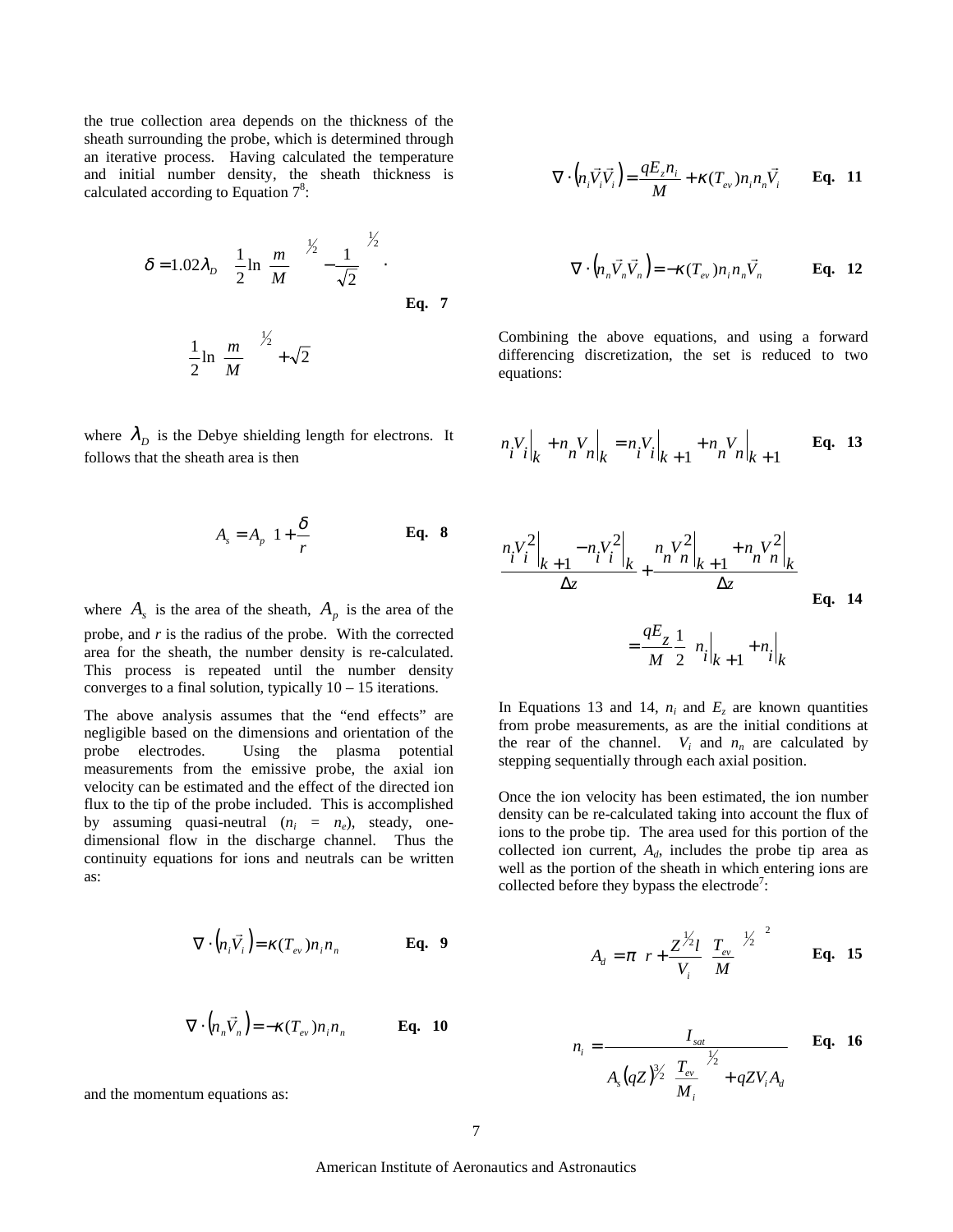Combining this with the sheath calculation, the ion number density calculation can be iterated until it converges to a final solution.

# **RESULTS AND DISCUSSION**

### Emissive and Langmuir Probe Results

Plasma potential, ion number density, and electron temperature were measured in the discharge channel of the P5 and have been discussed in detail in previous works $9,10$ ; the contour plots are presented below in Figures  $17 - 22$ for reference during discussion of the Hall current.



**Figure 17. Plasma potential contours at 1.6 kW. Units are in volts.** 



**Figure 18. Ion number density contours, 1.6 kW. Units are in m-3.** 



**Figure 19. Electron temperature contours, 1.6 kW. Units are in eV.** 



**Figure 20. Plasma potential contours at 3 kW. Units are in volts.** 



**Figure 21. Ion number density contours, 3 kW. Units are in m-3.**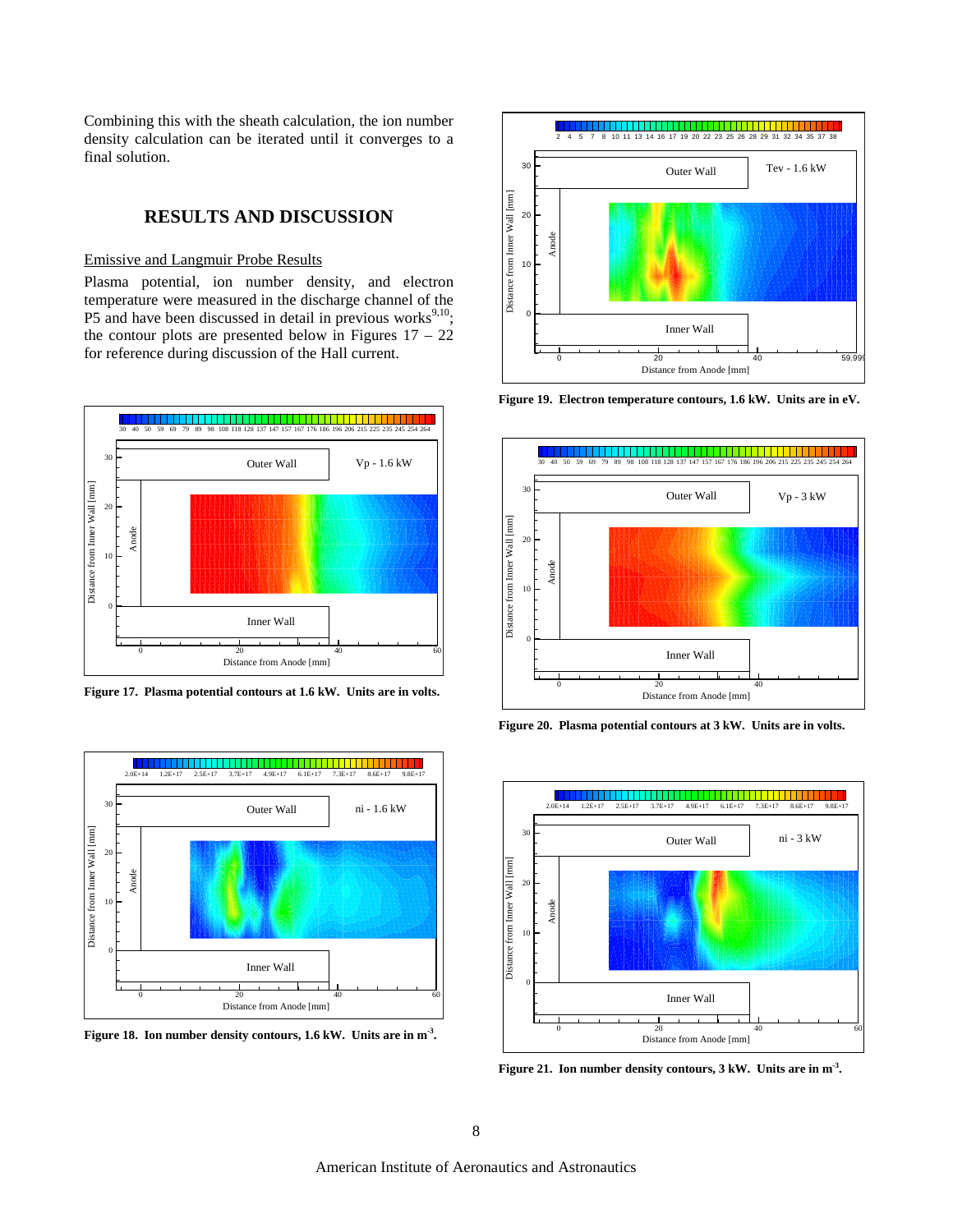

**Figure 22. Electron temperature contours, 3 kW. Units are in eV.** 

The ion number density contour plot of Figure 18 illustrates the most striking feature of the 1.6 kW operating condition. The data exhibit, with the exception of the inner wall region, a double-axial-peak structure indicating two regions of ionization. The primary zone occurs quite far upstream of the exit plane  $(\sim 20 \text{ mm})$  while the second occurs much closer to the exit plane  $(\sim 32 \text{ mm})$ . Referring to Figure 19, it can be seen that this primary ionization zone closely corresponds spatially with the peak electron temperature. The electron temperature begins to decrease considerably in the vicinity of the secondary peak. Further, Figure 17 shows that the potential is monotonically decreasing in the axial direction, thus there is no deceleration of ions that might explain the local increase in number density.

In contrast to the 1.6 kW case, data at 3 kW show a single ionization zone near the exit plane, at the beginning of the acceleration region. The axial number density profiles closely follow the electron temperature, which is expected, as the high-temperature electrons are the primary ionizing mechanism.

#### Hall Current Density

Using data obtained from the emissive and double Langmuir probes, the Hall current density is computed according to Equations 2 and 3. The results for the 1.6 kW and 3 kW cases are presented below in Figures 23 and 24, respectively.

In general, the two cases display very similar results. The bulk of the Hall current is confined to a region centered several millimeters upstream of the exit plane, is of the same order of magnitude, and is asymmetric about the centerline of the discharge channel. The asymmetry is a consequence of the magnetic field topology, shown in Figure 25 for the 3 kW case.



**Figure 23. Hall current density calculated from measured electric and magnetic fields, 1.6 kW. Units are in A/m2 .** 



**Figure 24. Hall current density calculated from measured electric and magnetic fields, 3 kW. Units are in A/m2 .** 



**Figure 25. Radial magnetic field contours, 3 kW. Units are in Gauss.**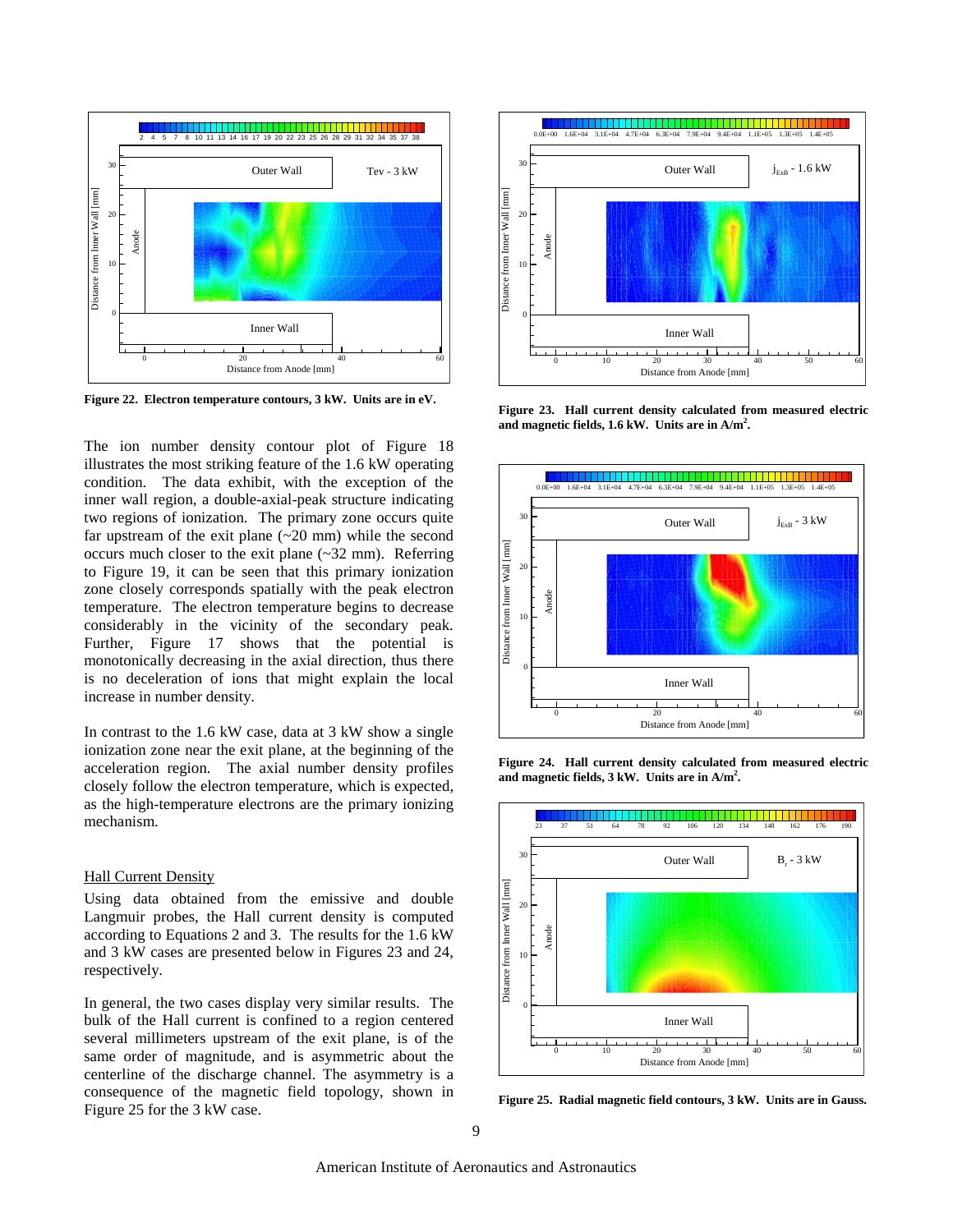The magnetic field contours are essentially the same for both operating conditions, differing only in that the magnitude at 1.6 kW is approximately 10 % lower.

The main difference between the two operating conditions lies in the axial extent of the Hall current; At 1.6 kW, the axial plasma potential drop occurs over a much shorter distance, resulting in a more sharply peaked Hall current zone, as compared to the 3 kW case.

One of the key questions arising from the electron temperature and number density data is the cause of the double peaked structure in the axial number density profile at 1.6 kW. As discussed earlier, the first peak at 20 mm corresponds to a region of high-temperature electrons.

Looking at Figure 23, it can be seen that the secondary ionization zone corresponds closely to the location of the Hall current zone. Having determined the electron drift velocity in the channel, an equivalent electron kinetic energy can be computed, the axial profiles of which are shown in Figure 26, for each radial location.



**Figure 26. Hall current density calculated from measured electric and magnetic fields, 1.6 kW. Units are in A/m2 .** 

From Figure 26, it is clear that the electron drift energy is well above the ionization potential for Xenon. This strongly suggests the secondary ionization zone is due to a population of electrons with a large drift velocity, i.e. the Hall current.

The contribution of the Hall current to ionization is not as obvious in the 3 kW case. The electron temperature, ion number density and Hall current each exhibit a single axial peak across the width of the channel, making it difficult to distinguish between the high-temperature and high-drift velocity electrons. The exception is the centerline data. Figure 27 shows axial profiles of the electron temperature and ion number density for the 3 kW case.



**Figure 27. Plasma potential, radial magnetic field, electron temperature, and ion number density, 3 kW, R = 12.5 mm.** 

Here, the ion number density has a small secondary peak at the exit plane. Looking at the electron drift energy, Figure 28, there is a corresponding peak in the drift energy at the exit plane on centerline of the discharge channel, again suggesting ionization from the azimuthally drifting electrons.



**Figure 28. Hall current density calculated from measured electric and magnetic fields, 1.6 kW. Units are in A/m2 .** 

However, this raises an additional issue; namely, the drift energy of the electrons at 3 kW is well below the ionization potential for Xenon and would not ionize the neutral particles. The key to addressing this apparent inconsistency is to consider the relative velocities of the electrons and neutrals. The azimuthal electron drift velocity is an order of magnitude greater than the axial velocity of the relatively slow moving ions. Thus, the electrons will effect many rotations about the circumference of the discharge channel in the time it takes the ions to transit the Hall current region. This greatly increases the probability that the ions will undergo multiple collisions with the drifting electrons and be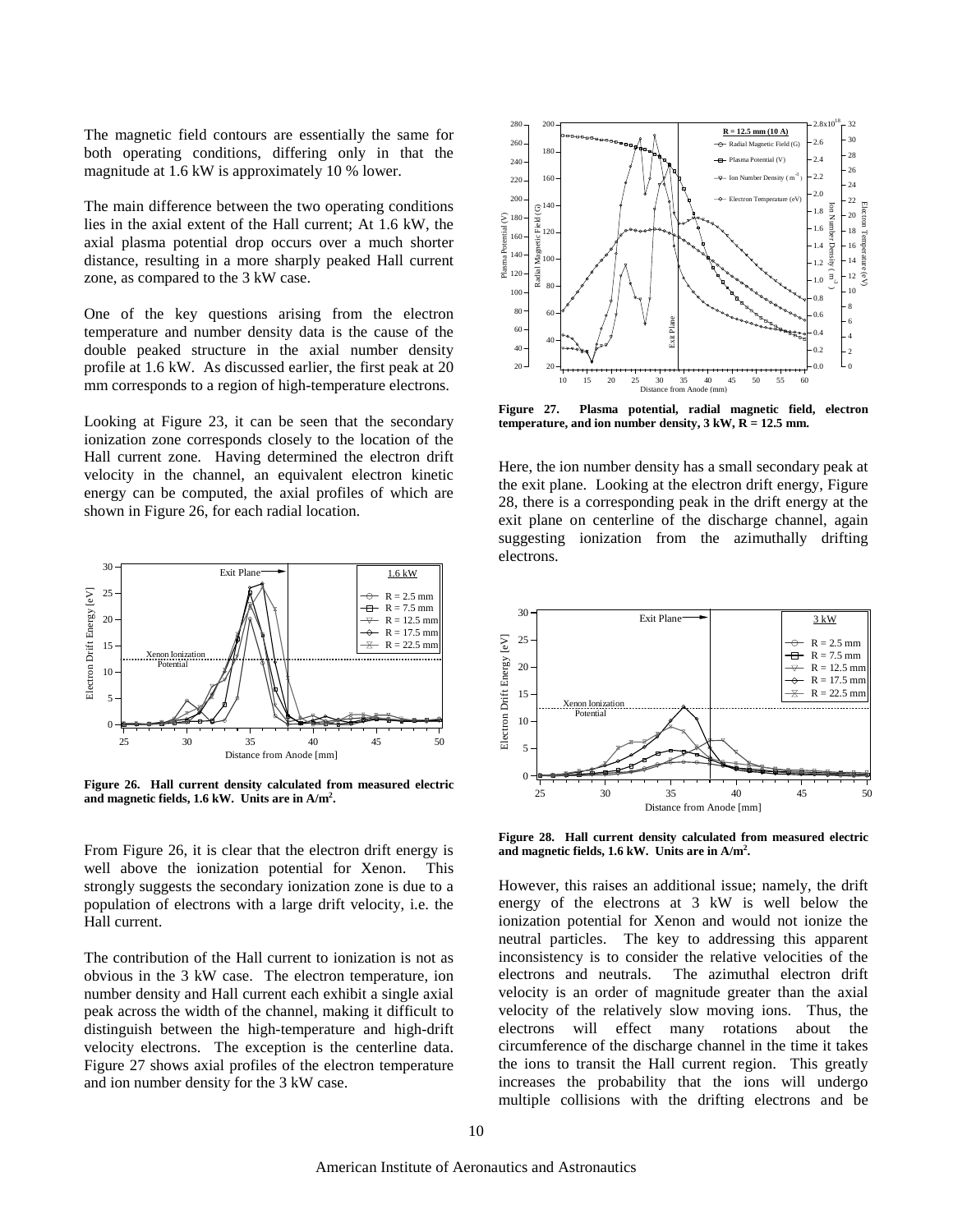ionized. Therefore, at both operating conditions the Hall current acts like an electron "buzz saw" near the exit plane, ionizing Xenon neutrals.

Thrust

Given the presence of both electric and magnetic fields in the Hall thruster, the question of whether plasma acceleration is electrostatic (*i.e.,* electric body forces) or electromagnetic (*i.e.,* interaction of magnetic fields and plasma currents) is often raised. Using the Hall current density, the electromagnetic body force on the ions can be calculated and compared to the total thrust from a thrust stand.

The MHD equations are an ideal starting point for the electromagnetic analysis of the Hall thruster as they describe the interaction of the currents driven in the plasma with the applied magnetic field. The MHD momentum equation, also called the force equation, expresses the volumetric body force  $(F/\sqrt{f})$  on the plasma and is given by Equation 17.

$$
\mathbf{F} = -\nabla P + \rho_c \mathbf{E} + \mathbf{j}x \mathbf{B} \qquad \qquad \mathbf{Eq.} \quad 17
$$

The electron pressure term is small compared to the  $j_xB$ term over most of the discharge channel. Additionally, the quasineutrality assumption means there is no net charge imbalance ( $\rho_c = 0$ ). Therefore, the axial body force density can be written

$$
\frac{F_z}{\Psi} = -j_\theta B_r
$$
 Eq. 18

As in the previous section, note that the ions are unmagnetized; thus the azimuthal current density in Equation 18 is composed entirely of the drifting electrons. Rewriting the current density according to Equation 3 and recalling that the electron drift velocity is simply  $V_{ExB} = E_z$  $/B<sub>r</sub>$ , the body force density is

$$
\frac{F_z}{\Psi} = -qn_i E_z
$$
 Eq. 19

Summing over each volumetric element in the thruster discharge and noting that, for electrons,  $-q = +|q|$ , the total thrust can be written

$$
T = \sum_{k} |q| n_i^k E_z^k \mathbf{\Psi}^k \qquad \qquad \mathbf{Eq.} \quad 20
$$

Conversely, one can consider the electrostatic acceleration of the plasma. This motion is described by the Lorentz force equation, Equation 6-30.

$$
\mathbf{F} = q(\mathbf{E} + \mathbf{V} \mathbf{x} \mathbf{B}) \qquad \qquad \mathbf{Eq. 21}
$$

Making the simplifying assumption that the magnetic field is radial and the electric field is axial<sup>§</sup>, the component of force directed along the thruster axis can be written

$$
F_z = q(E_z - V_{\theta}B_r) \qquad \text{Eq. 22}
$$

The assumption that the net force on the electrons is zero, from which the **ExB** drift velocity,  $V_{ExB} = E_z / B_r$ , is derived, can be justified as follows. The electron drift is a cumulative effect over many gyroradii. During each gyroperiod, the electron experiences acceleration in a given direction over part of its orbit, which reverses as it gyrates about the magnetic field. As such, over many gyroperiods, the averaged acceleration, and hence the net force, is zero. The ions, on the other hand, are essentially unmagnetized, having gyroradii larger than the discharge channel dimensions. As a result, they develop no azimuthal motion. Thus the force on a single ion is simply

$$
F_z = |q|E_z \qquad \qquad \textbf{Eq. 23}
$$

The thrust is then the sum of the force on all the ions in each volumetric element, k, throughout the thruster discharge.

$$
T = \sum_{k} |q| n_i^k E_z^k \forall^k \qquad \textbf{Eq. 24}
$$

This is precisely the same as the result of the electromagnetic analysis in Equation 20. Table 1 compares thrust values obtained with a NASA-style, inverted-pendulum thrust stand and those calculated using the Hall current density integrated over the plasma volume. Two numbers are listed for the calculated thrust values:

 $\overline{a}$ 

<sup>§</sup> Strictly speaking, this is not true throughout the entire discharge channel and near-field region of the thruster. However, the majority of the acceleration is confined to a region centered several millimeters upstream of the exit plane and in this region the magnetic and electric fields are essentially radial and axial, respectively.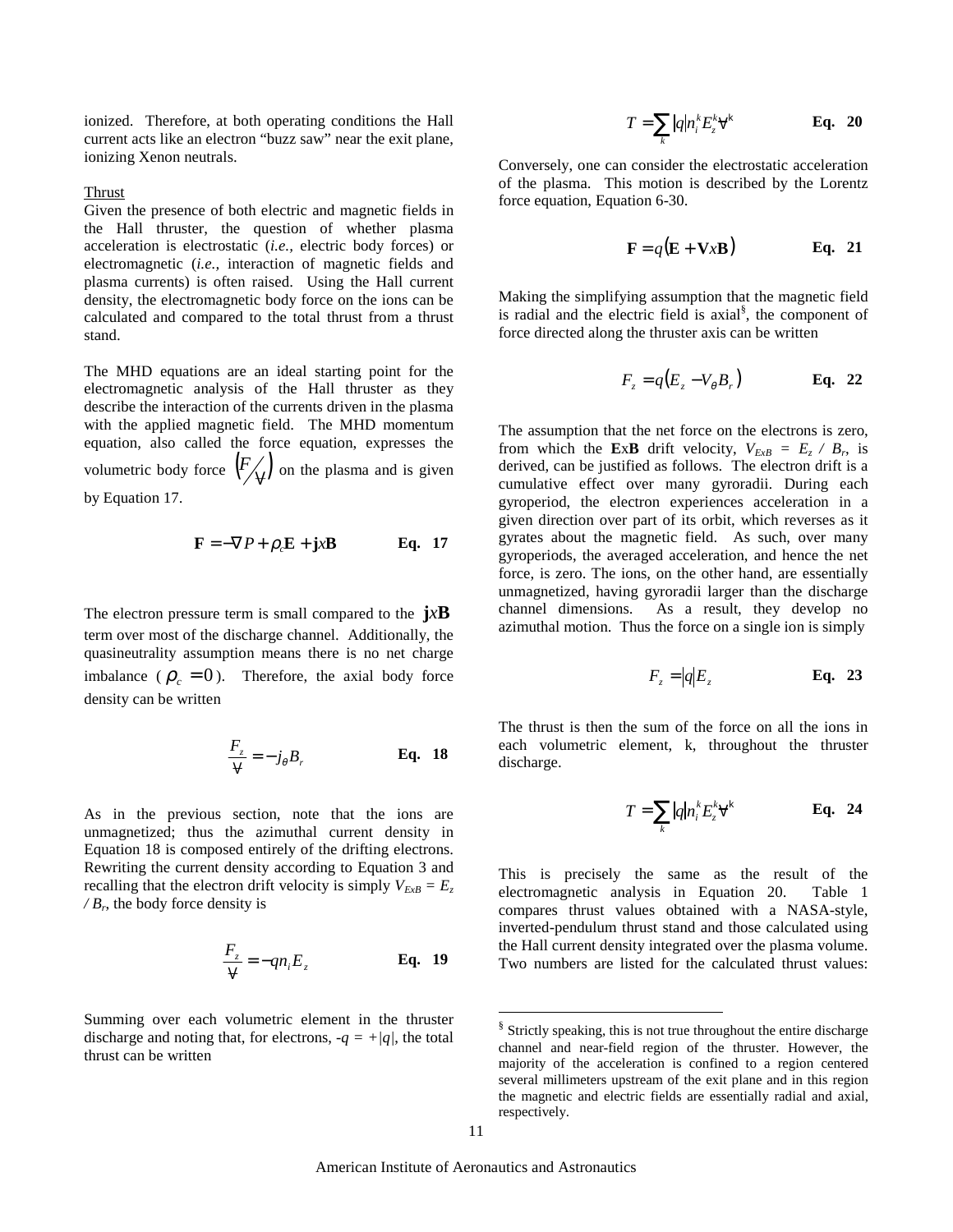thrust generated inside the discharge channel and the total thrust.

self-field was decomposed into its axial and radial components. Figure 29 illustrates the domain.

|                |                                 | $T = jxB = n_i qEV$   |                 | Thrust<br>Stand   |
|----------------|---------------------------------|-----------------------|-----------------|-------------------|
|                |                                 | 38 mm<br>(Exit Plane) | $60 \text{ mm}$ |                   |
| 1.6 kW         | Thrust [mN]                     | 68                    | 93              | 95<br>$\pm$ 3 mN  |
|                | <b>Total Thrust</b><br>Fraction | 0.72                  | 0.98            |                   |
| $3 \text{ kW}$ | Thrust [mN]                     | 125                   | 168             | 175<br>$\pm$ 3 mN |
|                | <b>Total Thrust</b><br>Fraction | 0.71                  | 0.96            |                   |

 **Table 1. Comparison of measured and calculated thrust.** 

The results show excellent agreement between the calculated and measured total thrust. At both power levels, the results agree to within 5%. Further, the Hall current calculation affords the ability to examine where thrust is generated in the plasma discharge; comparing the values at 38 mm and 60 mm (where the Hall current has dropped to negligible levels), it is shown that nearly 30% of the thrust is generated outside the discharge channel.

#### Self-Magnetic Field Calculations

The self-field generated by the Hall current is of particular interest as it may significantly alter the magnetic field structure and hence the operation of the thruster $11$ . Thus, Hall current density distributions derived from probe measurements were used to estimate the influence of the self-field to the applied field. The discharge channel was divided into a rectangular mesh with a cell size of 1 mm by 5 mm. The Hall current in a given cell was computed using the current density from Figures 23 and 24 and the cell area. The Hall current in a given cell was approximated as current flowing in a long straight wire allowing the self-field to be computed using the Biot-Savart law shown in Equation 17

$$
\mathbf{B} = \frac{\mu_0 \mathbf{I}}{2\pi r_I} \qquad \qquad \mathbf{Eq. 17}
$$

where **B** is the resulting self-field, **I** is the Hall current, and  $r<sub>I</sub>$  is the distance between the approximated wire and another point in the computational domain. The resulting



**Figure 29. Calculation of self magnetic fields in the P5 discharge channel.** 

An iterative approach was used to obtain the self-field throughout the domain. The static magnetic field and electric field were used to compute an initial Hall current. This current was used to compute the resulting self-field in the plasma. The self-field was then added to the static magnetic field and the Hall current recalculated. This process was repeated until the calculated self-field converged. Figures  $30 - 33$  show the computed axial and radial magnetic self-fields for the 1.6 and 3 kW cases.



**Figure 30. Radial self magnetic field from computed Hall current, 1.6 kW.**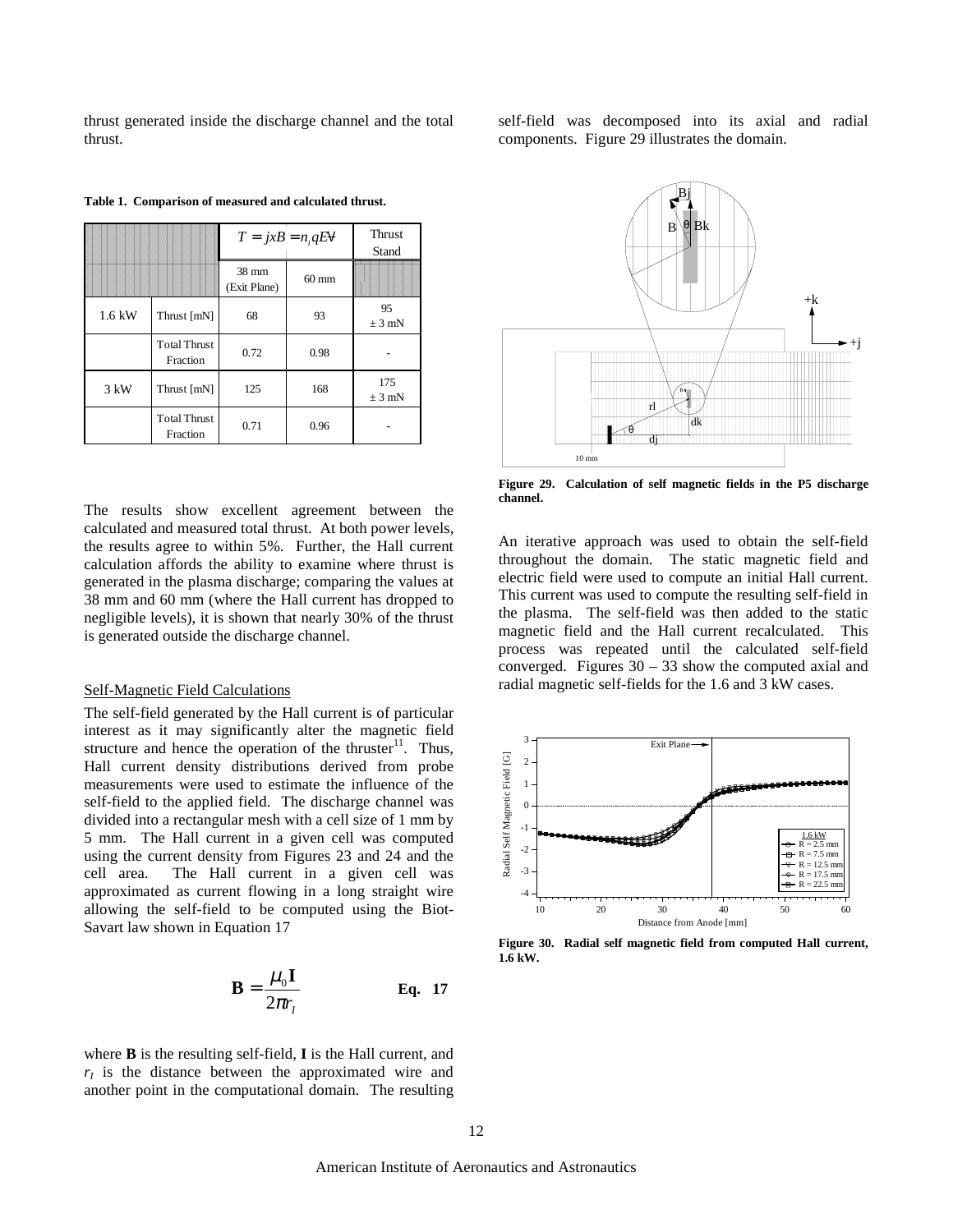

**Figure 31. Radial self magnetic field from computed Hall current, 3 kW.** 



**Figure 32. Axial self magnetic field from computed Hall current, 1.6 kW.** 



**Figure 31. Axial self magnetic field from computed Hall current, 3 kW.** 

The results of the self-field calculations show that the Hall current does not contribute any substantial change to the static field; the axial and radial self-field magnitudes did not exceed several Gauss. This was negligible compared to the applied fields, which were several hundred Gauss. However, the contribution of the self-field may change considerably at other power levels. Table 2 shows the total integrated Hall current at the two power levels under consideration.

**Table 2. Total Hall current and its comparison to thruster discharge current.** 

|                |                                                | 38 mm<br>(Exit Plane) | $60 \text{ mm}$ |
|----------------|------------------------------------------------|-----------------------|-----------------|
| $1.6$ kW       | Hall Current [A]                               | 14.6                  | 25.1            |
|                | Current Ratio $(I_{\text{Hall}}/I_{\text{D}})$ | 2.7                   | 4.6             |
| $3 \text{ kW}$ | Hall Current [A]                               | 23.3                  | 34.6            |
|                | Current Ratio $(I_{\text{Hall}}/I_{\text{D}})$ | つ 3                   | 3.5             |

The key value in Table 2 is the current ratio; this shows that the Hall current is  $3.5 - 4.6$  times larger than the thruster discharge current. As Hall thrusters are scaled up in power, more specifically to higher current, the Hall current is expected to increase to hundreds of amps. At these levels, the Hall current may significantly alter the configuration of the magnetic field during thruster operation; particularly since scaling laws suggest that the applied magnetic field will drop with increasing thruster  $size<sup>12</sup>$ .

#### **Acknowledgement**

The authors wish to thank Rafael Martinez for making the magnetic field maps of the P5 and the University of Michigan Undergraduate Research Opportunity Program (UROP) for his support. The authors would also like to acknowledge the fellow researchers and technicians at PEPL and of the Department of Aerospace Engineering, respectively. This research was supported through a grant from the Air Force Office of Scientific Research (F49620- 98-1-0033—Dr. M. A. Birkan, program manager) and by the Palace Knight program.

#### **REFERENCES**

1 Hershkowitz, N., Cho, M., "Measurement of Plasma Potential Using Collecting and Emitting Probes," *Journal of Vacuum Science & Technology A*, Vol. **6**, No. 3, May 1988, p.2054.

 $2$  Tilley, D.L., et. al., "The Application of the Triple Probe Method to MPD Thruster Plumes," AIAA 90-2667,  $26<sup>th</sup>$ Joint Propulsion Conference, July 1990.